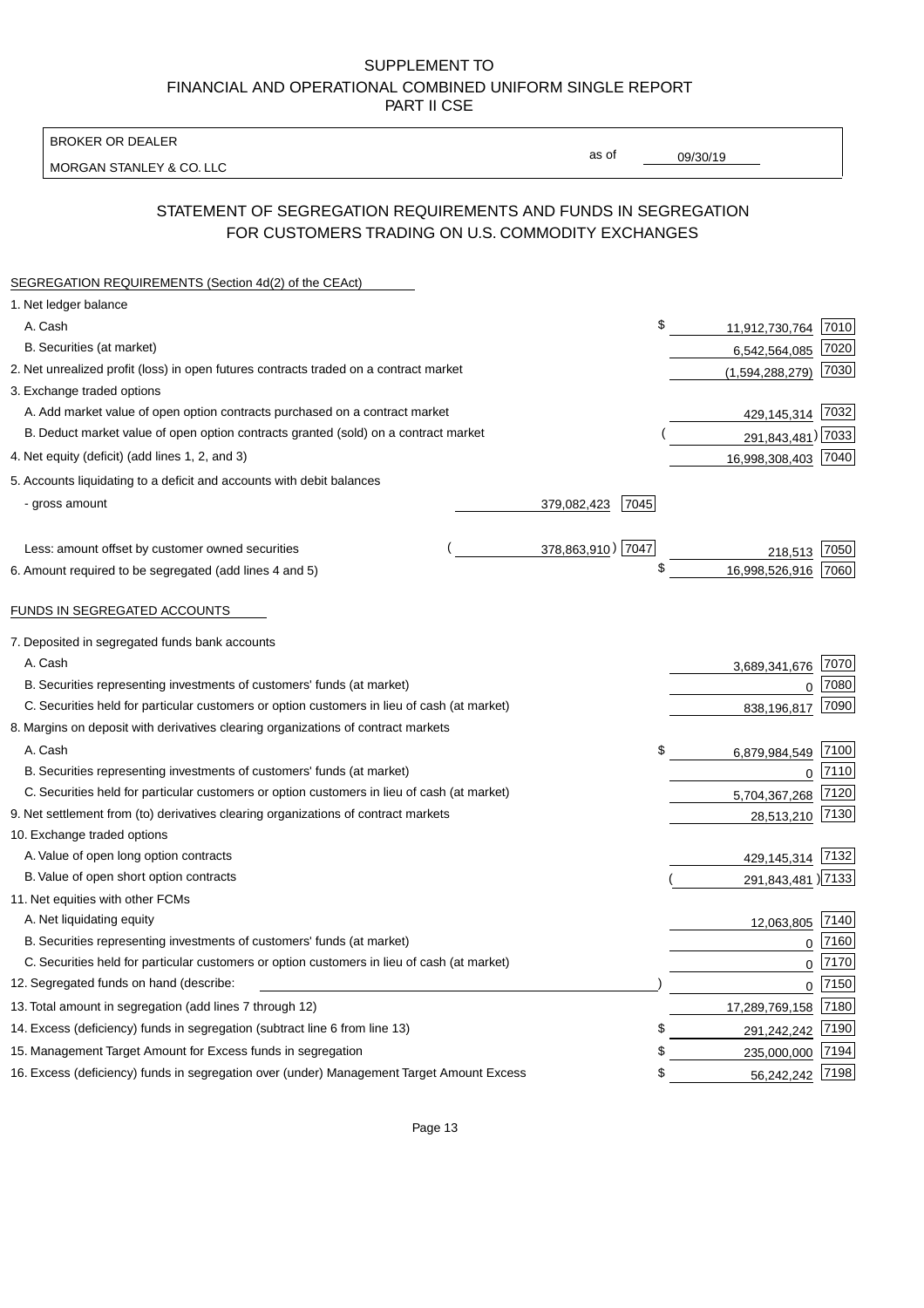|                                                                                                          | <b>BROKER OR DEALER</b>                                                              |    | as of                |          |                  |
|----------------------------------------------------------------------------------------------------------|--------------------------------------------------------------------------------------|----|----------------------|----------|------------------|
|                                                                                                          | MORGAN STANLEY & CO. LLC                                                             |    |                      | 09/30/19 |                  |
| STATEMENT OF SEGREGATION REQUIREMENTS AND FUNDS IN SEGREGATION<br>FOR CUSTOMERS' DEALER OPTIONS ACCOUNTS |                                                                                      |    |                      |          |                  |
|                                                                                                          | 1. Amount required to be segregated in accordance<br>with Commission regulation 32.6 |    | \$                   |          | 0<br>7200        |
|                                                                                                          | 2. Funds in segregated accounts                                                      |    |                      |          |                  |
|                                                                                                          | A. Cash                                                                              | \$ | 7210<br><sup>0</sup> |          |                  |
|                                                                                                          | B. Securities (at market)<br>C. Total                                                |    | 0 7220               |          | 7230<br>$\Omega$ |
|                                                                                                          | 3. Excess (deficiency) funds in segregation                                          |    |                      |          |                  |
|                                                                                                          | (subtract line 2.C from line 1)                                                      |    |                      |          | 0 7240           |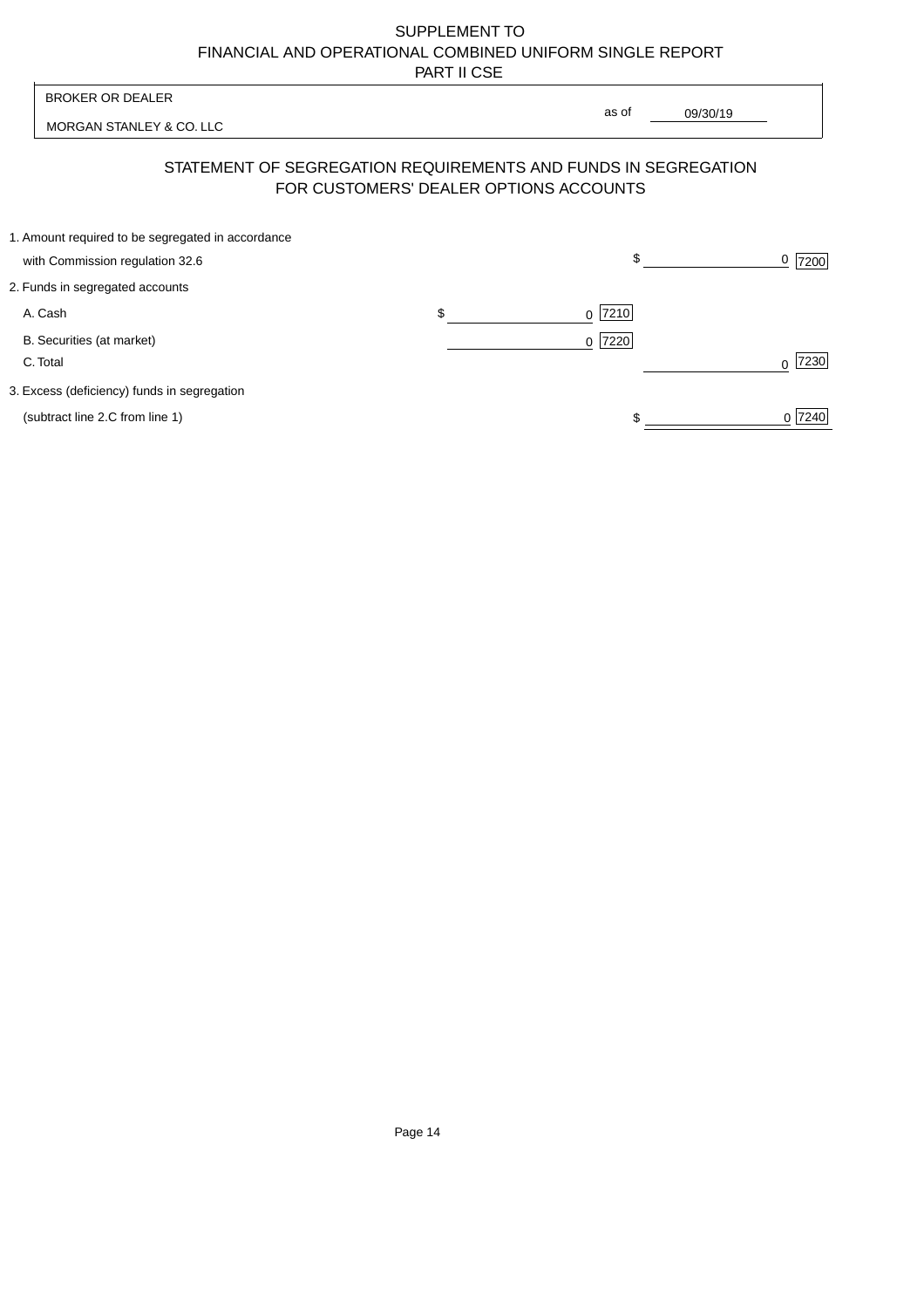PART II CSE

| <b>BROKER OR DEALER</b>  |       |          |
|--------------------------|-------|----------|
| MORGAN STANLEY & CO. LLC | as of | 09/30/19 |
|                          |       |          |

#### STATEMENT OF SECURED AMOUNTS AND FUNDS HELD IN SEPARATE ACCOUNTS PURSUANT TO COMMISSION REGULATION 30.7

#### FOREIGN FUTURES AND FOREIGN OPTIONS SECURED AMOUNTS

| Amount required to be set aside pursuant to law, rule or regulation of a foreign government<br>or a rule of a self-regulatory organization authorized thereunder | \$                 | 0              | 7305 |
|------------------------------------------------------------------------------------------------------------------------------------------------------------------|--------------------|----------------|------|
| 1. Net ledger balance - Foreign Futures and Foreign Option Trading - All Customers                                                                               |                    |                |      |
| A. Cash                                                                                                                                                          | \$                 | 2,870,730,294  | 7315 |
| B. Securities (at market)                                                                                                                                        |                    | 2,334,424,900  | 7317 |
| 2. Net unrealized profit (loss) in open futures contracts traded on a foreign board of trade                                                                     |                    | 161,360,497    | 7325 |
| 3. Exchange traded options                                                                                                                                       |                    |                |      |
| A. Market value of open option contracts purchased on a foreign board of trade                                                                                   |                    | 31,503,618     | 7335 |
| B. Market value of open contracts granted (sold) on a foreign board of trade                                                                                     |                    | (30, 170, 910) | 7337 |
| 4. Net equity (deficit) (add lines 1.2. and 3.)                                                                                                                  | \$                 | 5,367,848,399  | 7345 |
| 5. Accounts liquidating to a deficit and accounts with                                                                                                           |                    |                |      |
| debit balances - gross amount                                                                                                                                    | 7351<br>54,487,657 |                |      |
| Less: amount offset by customer owned securities                                                                                                                 | 53,710,741) 7352   | 776,916        | 7354 |
| 6. Amount required to be set aside as the secured amount - Net Liquidating Equity Method (add lines 4 and 5)                                                     | \$                 | 5,368,625,315  | 7355 |
| 7. Greater of amount required to be set aside pursuant to foreign jurisdiction (above) or line 6.                                                                |                    | 5,368,625,315  | 7360 |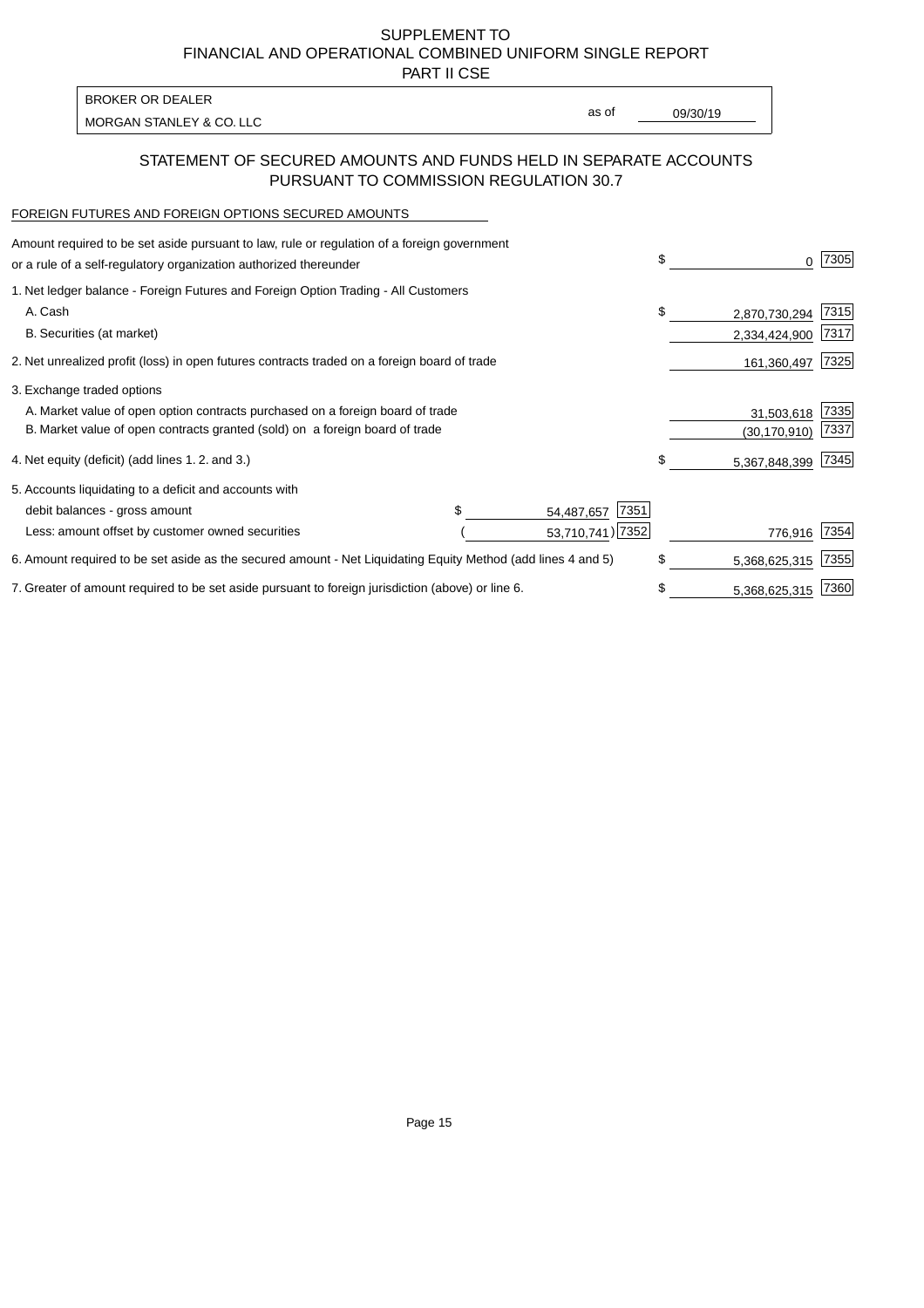BROKER OR DEALER

MORGAN STANLEY & CO. LLC

09/30/19

as of

# STATEMENT OF SECURED AMOUNTS AND FUNDS HELD IN SEPARATE ACCOUNTS PURSUANT TO COMMISSION REGULATION 30.7

# FUNDS DEPOSITED IN SEPARATE REGULATION 30.7 ACCOUNTS

| 1. Cash in banks                                                                                                     |      |                                      |                        |        |
|----------------------------------------------------------------------------------------------------------------------|------|--------------------------------------|------------------------|--------|
| A. Banks located in the United States                                                                                | \$   | 178,614,100 7500                     |                        |        |
| B. Other banks qualified under Regulation 30.7                                                                       |      |                                      |                        |        |
| 7510<br>Name(s):                                                                                                     |      | 579,137,034 7520 \$                  | 757,751,134 7530       |        |
| 2. Securities                                                                                                        |      |                                      |                        |        |
| A. In safekeeping with banks located in the United States                                                            | \$   | 648, 167, 861 7540                   |                        |        |
| B. In safekeeping with other banks qualified under Regulation 30.7                                                   |      |                                      |                        |        |
| 7550<br>Name(s):                                                                                                     |      | $0$ 7560                             | 648,167,861 7570       |        |
| 3. Equities with registered futures commission merchants                                                             |      |                                      |                        |        |
| A. Cash                                                                                                              | \$   | 7580<br>9,759,929                    |                        |        |
| <b>B.</b> Securities                                                                                                 |      | $0$ 7590                             |                        |        |
| C. Unrealized gain (loss) on open futures contracts                                                                  |      | 7600<br>343,656                      |                        |        |
| D. Value of long option contracts                                                                                    |      | $0$ 7610                             |                        |        |
| E. Value of short option contracts                                                                                   |      | $0)$ 7615                            | 10,103,585 7620        |        |
| 4. Amounts held by clearing organizations of foreign boards of trade                                                 |      |                                      |                        |        |
| Name(s):                                                                                                             | 7630 |                                      |                        |        |
| A. Cash                                                                                                              | \$   | 0 7640                               |                        |        |
| <b>B.</b> Securities                                                                                                 |      | $0$ 7650                             |                        |        |
| C. Amount due to (from) clearing organizations - daily variation                                                     |      | 7660<br>0                            |                        |        |
| D. Value of long option contracts                                                                                    |      | 0 7670                               |                        |        |
| E. Value of short option contracts                                                                                   |      | $_0$ ) 7675                          |                        | 0 7680 |
| 5. Amounts held by members of foreign boards of trade<br>7690<br>Name(s):                                            |      |                                      |                        |        |
| A. Cash                                                                                                              | \$   | 2,296,452,283 7700                   |                        |        |
| <b>B.</b> Securities                                                                                                 |      | 1,686,257,039 7710                   |                        |        |
| C. Unrealized gain (loss) on open futures contracts                                                                  |      | 161,016,672 7720                     |                        |        |
| D. Value of long option contracts                                                                                    |      | 31,503,618 7730                      |                        |        |
| E. Value of short option contracts                                                                                   |      | $(30, 170, 910)$ <sup>)</sup> [7735] | 4,145,058,702 7740     |        |
| 6. Amounts with other depositories designated by a foreign board of trade<br>Name(s):                                | 7750 |                                      |                        | 0 7760 |
| 7. Segregated funds on hand (describe:                                                                               |      |                                      |                        | 0 7765 |
| 8. Total funds in separate section 30.7 accounts                                                                     |      |                                      | 5,561,081,282 7770     |        |
| 9. Excess (deficiency) set Aside Funds for Secured Amount (subtract Line 7 Secured<br>Statement page 15 from Line 8) |      |                                      | 192,455,967 7380<br>\$ |        |
| 10. Management Target Amount for Excess funds in separate section 30.7 accounts                                      |      |                                      | 140,000,000 7780<br>\$ |        |
|                                                                                                                      |      |                                      |                        |        |
| 11. Excess (deficiency) funds in separate 30.7 accounts over (under) Management Target                               |      |                                      | 52,455,967 7785<br>\$  |        |